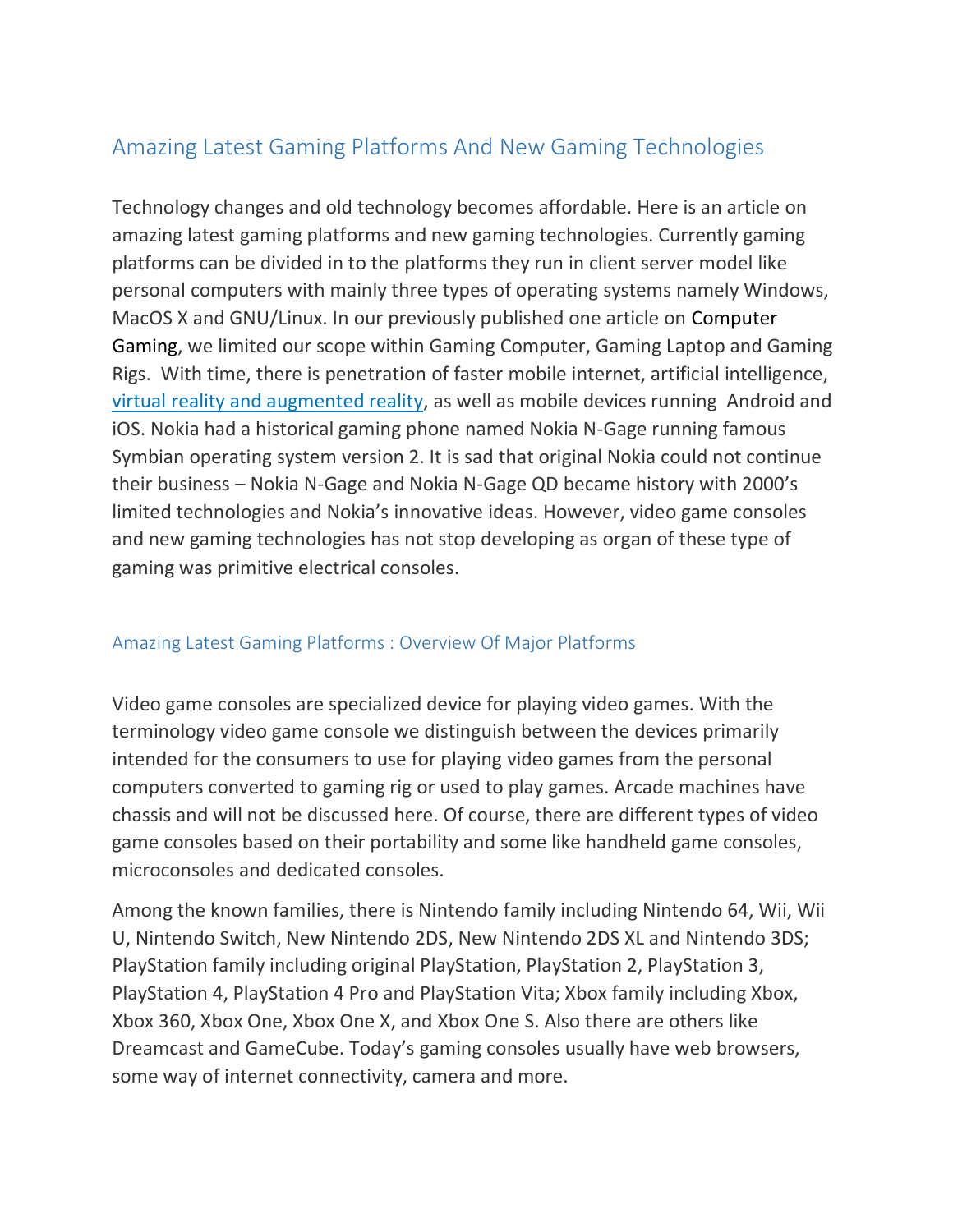### What Are The Latest Amazing Latest Gaming Platforms?

If we classify according to technologies used by these consoles, there are first generation, second generation, third generation, fourth generation, fifth generation, sixth generation, seventh generation and current at the time of publishing this article – eighth generation video game consoles. Wii U, PlayStation 4, Xbox One, Nintendo 3DS and PlayStation Vita are examples of eighth generation video game consoles.

Eighth generation includes the consoles which are released since 2012 and includes only Wii U, PlayStation 4, PlayStation 4 Slim, PlayStation 4 Pro, Xbox One, Xbox One S and Xbox One X. Among all of the above, Sony alone sold 60 million PlayStations which is 10 times more than any competitor. \$399 is the cost of PlayStation 4. Which is most sold, we will talk about it.

PlayStation 4 has own system software, CPU is 8-core AMD x86-64 Jaguar 1.6 GHz CPU, 8 GB GDDR5 unified RAM and 256 MB DDR3 RAM for background tasks, 500 GB and 1 TB SSD storage, SD card, Blu-ray Disc, DVD disk support, AMD GCN Radeon graphics card, HDMI up to 1080p, and 4K output. As controller input there is support for DualShock 4, PlayStation Move, PlayStation Vita. There is dedicated camera, WiFi, Bluetooth, USB 3.0, Ethernet connectivity. [Sony playstation 4 pro is highest hardware](https://www.playstation.com/en-in/explore/ps4/ps4-pro/) at present with more advanced configuration than we have mentioned for PlayStation 4. PlayStation 4 has some features exclusive to it – Sony do not restrict playing pre-owned games on it. The controller which is inside the box of PlayStation 4 named DualShock 4, which has sophisticated features touchpad and an inbuilt speaker.

## What Are The Peripherals Needed To Use PlayStation 4 Pro?

Sony has included all the basic needed components including HDMI cable and controller. What is not included is display and sound system. Your any television will support PlayStation 4, PlayStation 4 Pro. A television is minimum peripheral needed to play. However, using 4K display is recommended to enjoy the highest quality. Yes, you can connect your computer monitor and external sound system with PlayStation 4 and PlayStation 4 Pro. PlayStation 4 Pro is the most powerful console but you really